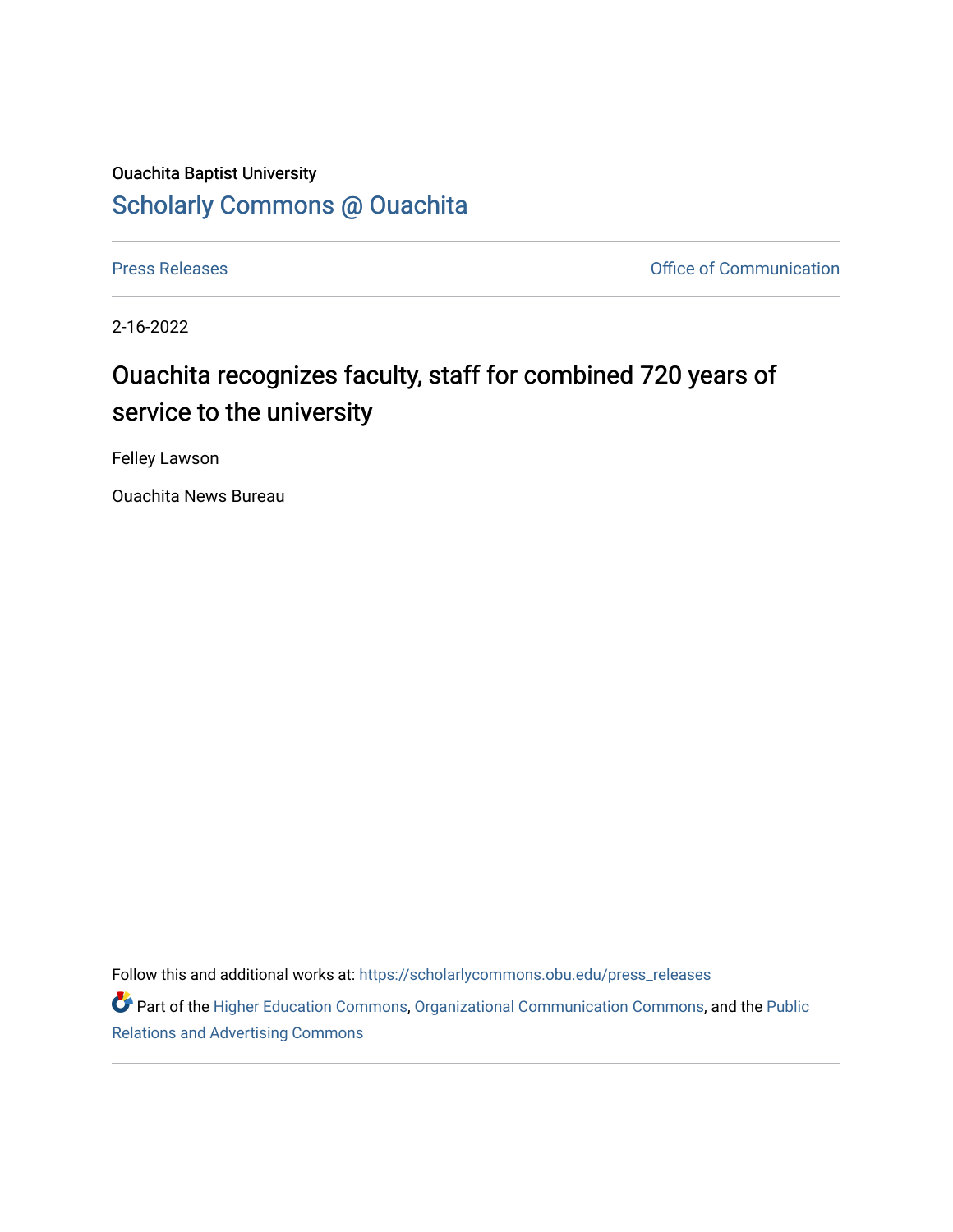

For immediate release **Ouachita recognizes faculty, staff for combined 720 years of service to the university** *By Felley Lawson* February 16, 2022 For more information, contact Ouachita's news bureau at [newsbureau@obu.edu](mailto:newsbureau@obu.edu) or (870) 245-5208.

ARKADELPHIA, Ark.—Faculty and staff marking from 10 to 40 years of service to Ouachita Baptist University were recognized during a January 18 meeting on campus. Service awards were presented by Jason Tolbert, chief financial officer; Sherri Phelps, director of human resources; and Kathy Green, payroll & fringe benefits specialist.

"Our institutional commitments and our highly personalized approach to students' academic progress, personal development and spiritual growth distinguish Ouachita from all public universities and most private colleges," said Dr. Ben R. Sells, Ouachita president. "Our faculty and staff help set us apart by making time to know, encourage, challenge and support our students. Their loyalty fosters a campus community that makes Ouachita, Ouachita."

Faculty and staff who received service awards, listed by years of service to Ouachita, are:

### **10 years**

- John Briggs, lecturer in music
- Maurice Davis, custodian
- Dennis Nutt, head men's basketball coach
- Dr. Rachel Pool, associate professor of education
- Nicole Porchia, director of the Academic Success Center
- Ferris Williams, associate professor of art and design

#### **15 years**

- Dr. Marshall Horton, Regions Bank Professor of Economics and Finance
- Servanda Jacinto, custodian
- Culley Majors, HVAC/mechanical
- Dr. Kevin Motl, interim dean of the Sutton School of Social Sciences, professor of history and holder of the R. Voyt Hill Chair of History
- Coleman Rogers, carpenter
- Brett Shockley, assistant football coach
- James Taylor, director of campus ministries

#### **20 years**

• Dr. Lei Cai, professor of music